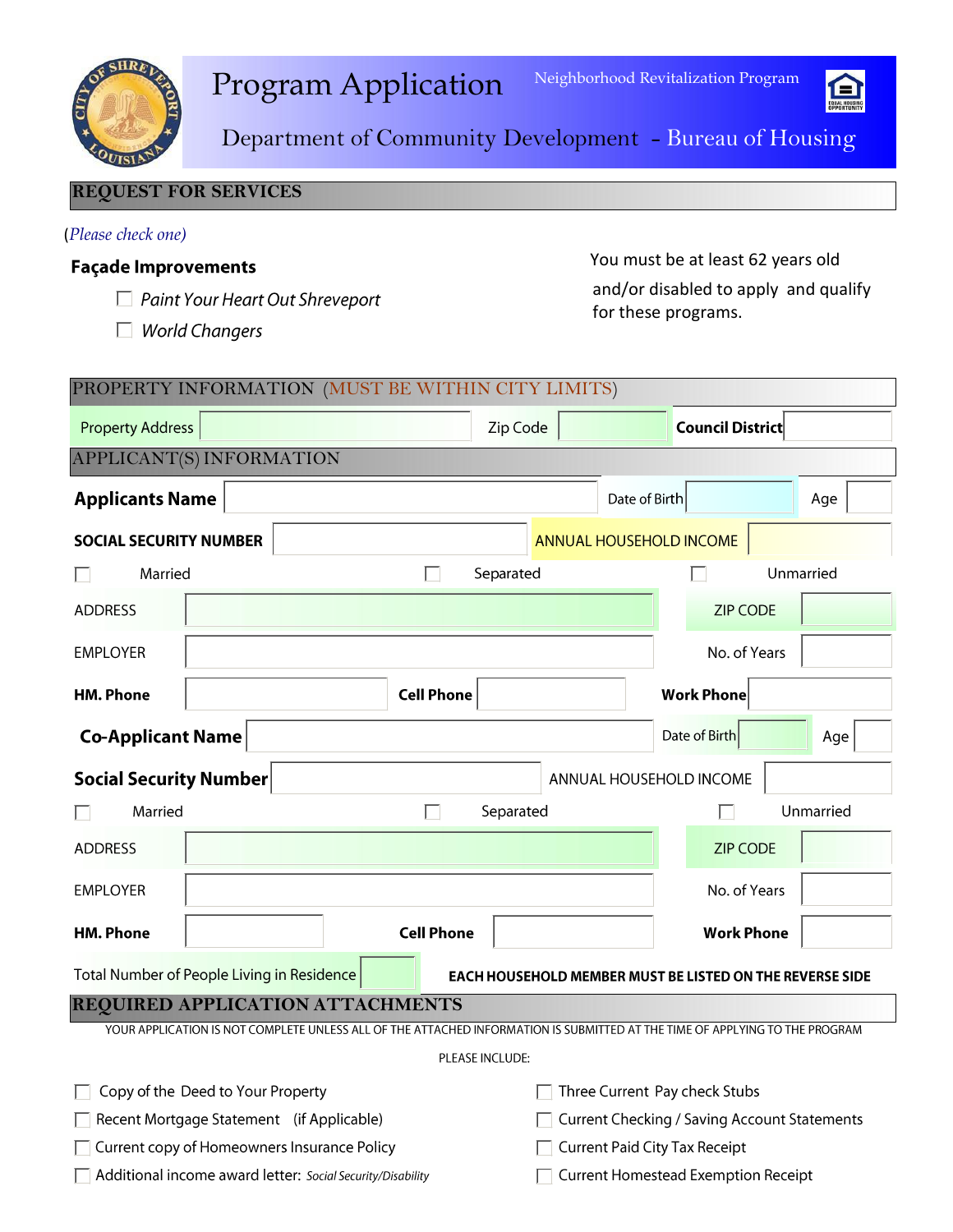| Mortgage Payment                           |                                                                                                                                                         | Mortgage Balance                                                                              |                                                                                         | Mortgage Company                                                                |     |        |  |
|--------------------------------------------|---------------------------------------------------------------------------------------------------------------------------------------------------------|-----------------------------------------------------------------------------------------------|-----------------------------------------------------------------------------------------|---------------------------------------------------------------------------------|-----|--------|--|
| REQUIRED APPLICATION ATTACHMENTS           |                                                                                                                                                         |                                                                                               |                                                                                         |                                                                                 |     |        |  |
| Name                                       | Age<br>Income                                                                                                                                           |                                                                                               |                                                                                         | Name                                                                            | Age | Income |  |
|                                            |                                                                                                                                                         |                                                                                               |                                                                                         |                                                                                 |     |        |  |
|                                            |                                                                                                                                                         |                                                                                               |                                                                                         |                                                                                 |     |        |  |
|                                            |                                                                                                                                                         |                                                                                               |                                                                                         |                                                                                 |     |        |  |
|                                            |                                                                                                                                                         |                                                                                               |                                                                                         |                                                                                 |     |        |  |
| <b>STATISTICAL DATA:</b>                   |                                                                                                                                                         |                                                                                               |                                                                                         |                                                                                 |     |        |  |
| <b>APPLICANT</b>                           |                                                                                                                                                         | Male                                                                                          |                                                                                         | <b>Female</b>                                                                   |     |        |  |
| <b>Ethnicity (select one)</b>              |                                                                                                                                                         | П                                                                                             | Hispanic or Latino                                                                      | Non-Hispanic<br>$\mathbf{L}$                                                    |     |        |  |
| Race (select one)                          |                                                                                                                                                         |                                                                                               |                                                                                         |                                                                                 |     |        |  |
| <b>Black or African American</b>           | White<br>○ American Indian or Alaskan Native<br>American Indian or Alaskan Native,<br>& Black American<br>American Indian or Alaskan Native,<br>& White |                                                                                               |                                                                                         | <b>Asian</b><br>Asian & White                                                   |     |        |  |
| <u>Native Hawaiian or Pacific Islander</u> |                                                                                                                                                         |                                                                                               |                                                                                         | ◯ Asian & Black<br>Middle Eastern - Arab / Indian / Mixed<br>Other Multi-Racial |     |        |  |
| O Black / African American / White         |                                                                                                                                                         |                                                                                               |                                                                                         |                                                                                 |     |        |  |
| <b>CO-APPLICANT</b>                        | Male                                                                                                                                                    |                                                                                               |                                                                                         | <b>Female</b>                                                                   |     |        |  |
| <b>Ethnicity (select one)</b>              |                                                                                                                                                         | H                                                                                             | Hispanic or Latino                                                                      | Non-Hispanic<br>L.                                                              |     |        |  |
| Race (select one)                          |                                                                                                                                                         |                                                                                               |                                                                                         |                                                                                 |     |        |  |
| <b>OBlack or African American</b>          | White<br>€                                                                                                                                              |                                                                                               |                                                                                         | <u>Asian</u>                                                                    |     |        |  |
| Native Hawaiian or Pacific Islander        |                                                                                                                                                         | O American Indian or Alaskan Native<br>American Indian or Alaskan Native,<br>& Black American | Asian & White<br>$\bigcap$<br>◯ Asian & Black<br>Middle Eastern - Arab / Indian / Mixed |                                                                                 |     |        |  |
| O Black / African American / White         | & White                                                                                                                                                 | American Indian or Alaskan Native,                                                            |                                                                                         | Other Multi-Racial                                                              |     |        |  |

#### 18 UNITED STATE CODE SECTION 1010 AND 1014

WARNING: Section 1010 of Title 18 U.S.C. applicable to Federal Housing Administration TRANSACTIONS PROVIDES IN PART): "Whoever, for the purpose of influencing in any way the actions of [the Federal Housing Administration] makes, passes, utters, or publishes any statement, knowing the same to be false... or loan... shall be fined not more than \$5,000.00 or imprisoned not more than two years, or both"

"Whoever, knowingly makes any false statement or report.. for the purpose of influencing in any way the Actions of... any institution the accounts of which are insured by the Federal Saving and Loan Insurance Corporation... any member of the Federal Home Loan Bank System, the Federal Deposit Insurance Corporation, the Federal Saving and Loan Insurance Corporation.. upon any application.. or loan.. shall be fined not more than \$1,000,000.00 or imprisoned not more than thirty years, or both."

I realize this is on a preliminary Request for Service and does not constitute a guarantee that service will be provided or a grant will be approved, I understand my Request for Service will be processed on a first come first serve basis, depending upon available funds.

City of Shreveport

Signature of Primary Applicant



Signature of Primary Applicant

Date:  $\_\_$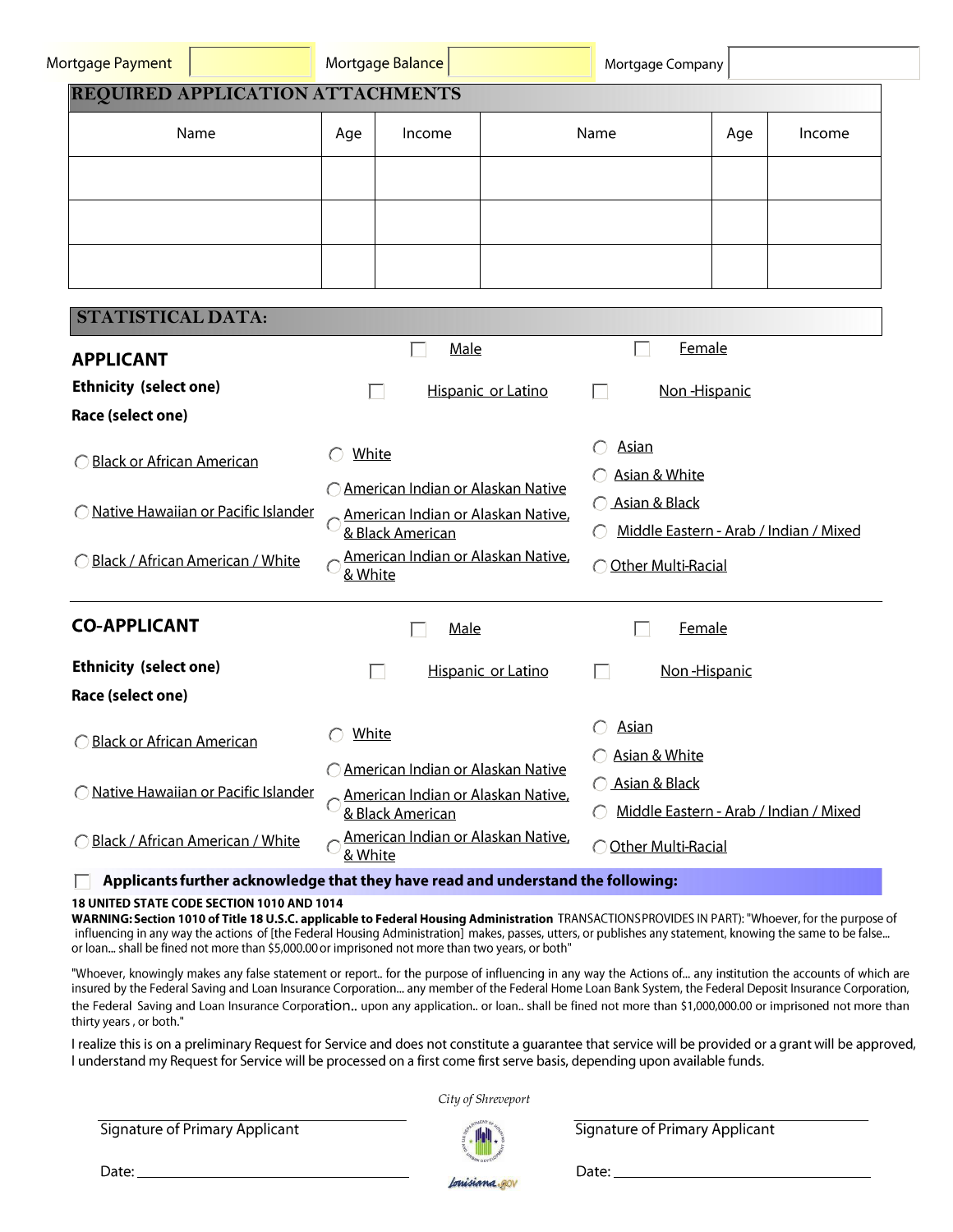## **CITY OF SHREVEPORT**



## **NEIGBORHOOD REVITALIZATION PROGRAM**

AUTHORIZATION TO RELEASE INFORMATION

To Whom It May Concern

I/We hereby authorize you to release to the City of Shreveport, for verification or re-verification (quality control) purposes, information necessary to process my/our request for service. This information includes, but is not limited to, my/our past and present employment status, my/our bank accounts, my/our past and present consumer credit record, and my/our past and present mortgage and/or rent record.

The information furnished to the City of Shreveport is for their confidential use in processing my/our mortgage loan/grant request for service.

Your prompt reply to the City of Shreveport will be appreciated.

Applicant's Signature

Date and the set of the set of the set of the set of the set of the set of the set of the set of the set of the set of the set of the set of the set of the set of the set of the set of the set of the set of the set of the

Co-Applicant's Signature



**Date** 

It is the policy of the City of Shreveport to insure non-discrimination and equal opportunity for all applicants, claimants, participants, employees, subrecipients, contractors, and beneficiaries of programs and services and/or employment, without regard to race, color, sex, religion, age, national origin, disability, political affiliation or beliefs. as citizens and legal immigrants of the United State, State of Louisiana and the City of Shreveport. We are committed to assuring nondiscrimination in policy, programs and public engagements at all times.

PRIVACY NOTICE: This information is to be used by the agency collecting it or its assignees in determining whether you qua1ify as prospective mortgagor under its program. It will not be disclosed outside the agency except as required and permitted by law. You do not have to provide this information, but if you do not. your,application for approval as a prospective mortgagor or borrower may be delayed or rejected. The information requested in this form is authorized by Title 38. USC, Chapter 37 (VA); by 12 USC, Section 1701 et.seq. (HUDIFHA); by 42 USC, Section 1452b (HUD/CPD); and Title 42 USC, 1471 ct. Seq. or 7 USC, 1921 el. seq. (USDA/FHA).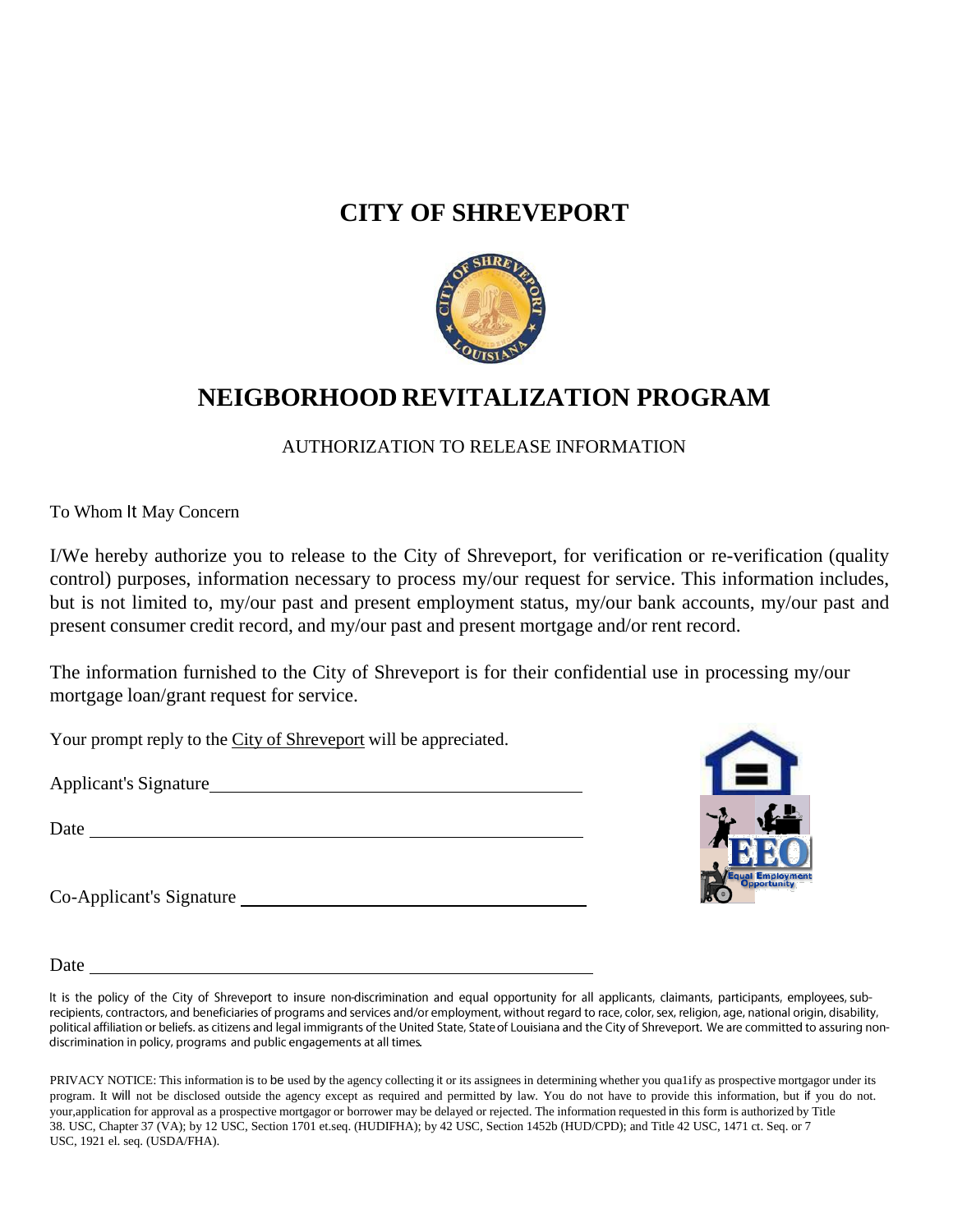# LEAD PAINT ACKNOWLEDGMENT FORM

Date and the state of the state of the state of the state of the state of the state of the state of the state of the state of the state of the state of the state of the state of the state of the state of the state of the s

I, the undersigned, do acknowledge the presence or absence of children under the age of six (6) residing in my home, or who stay in my home more than six (6) hours each week, by checking the approximation  $\frac{1}{2}$ statement below.

I **DO** have small children residing in or staying in my home.

I **DO NOT** have any small children residing in or staying in my home.

**Homeowner Date: Date: Date: Date: Date: Date: Date: Date: Date: Date: Date: Date: Date: Date: Date: Date: Date: Date: Date: Date: Date: Date: Date: Date: Date: Date: D** 

**CITY OF SHREVEPORT**



### **NEIGBORHOOD REVITALIZATION PROGRAM**

**LEAD PAINT ACKNOWLEDGMENT**

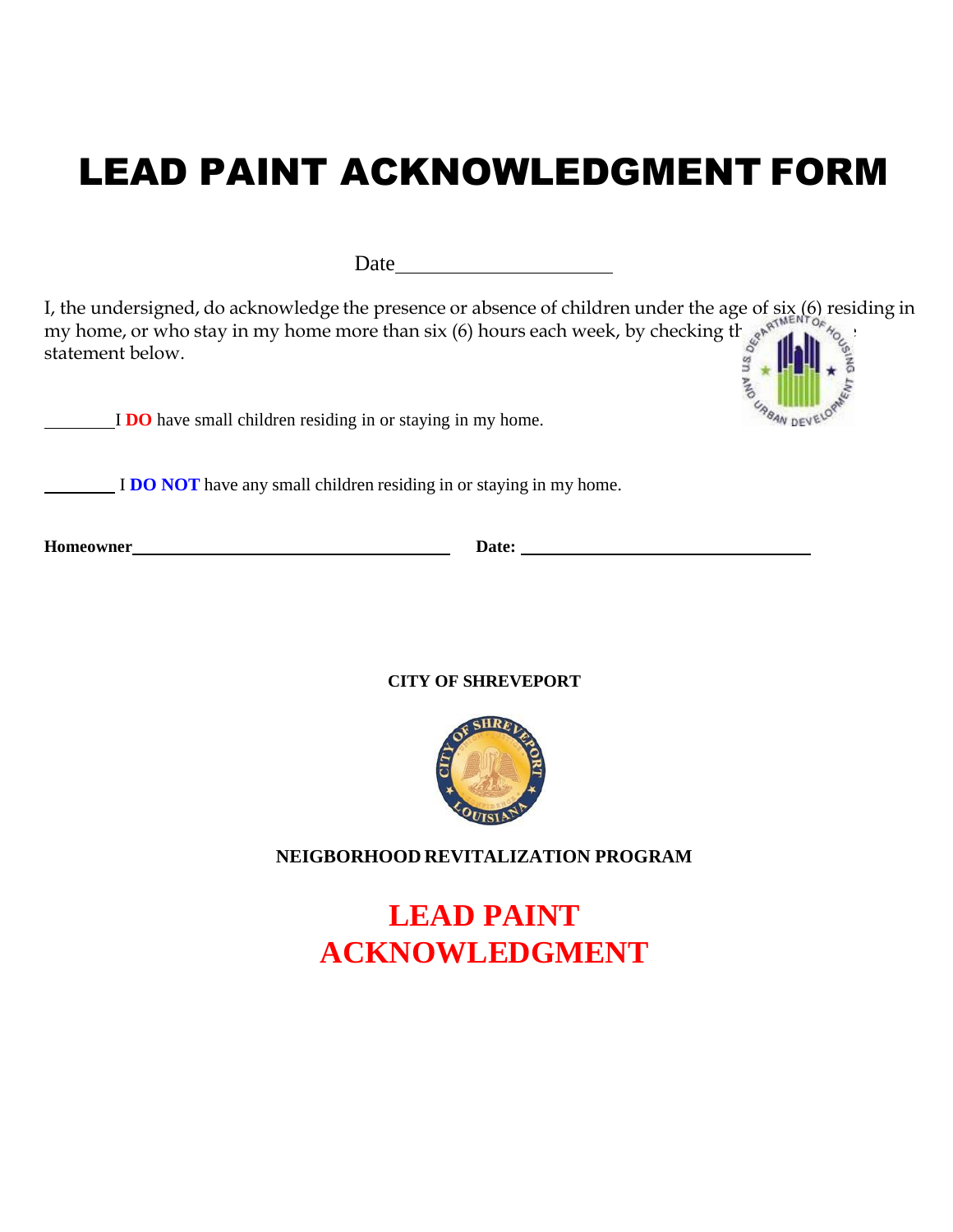## WATCH OUT FOR LEAD-BASED PAlNT POISONING

### IF **THIS PROPERTY** WAS CONSTURCTED BEFORE 1978, THERE IS A POSSIBILLITY IT CONTAINS LEAD-BASED PAINT. PLEASE READ THE FOLLOWING INFORMATIN CONVERNING LEAD-BASED PAINT POISONING.

### **SOURCES OF LEAD BASED PAINT POISINING**

The interiors of older homes and apartments often have layers of lead-based paint on the walls, ceilings, window sills, door and door frames. Lead-based paint and primers may also have been used on outside porches, railings, garages, fire escapes and lamp posts. When the paint chips, flakes or peels off, there may be a real danger for babies and young children. Children may eat paint chips or chew on painted railings, window sills or other items when parents are mot around. Children can also ingest lead even if they do not specifically eat paint chips. For Example, when children play in an area where there are loose paint chips or dust particles containing lead, they may get these particles on their hands. Put their hands into their mouths. And ingest a dangerous amount of lead.

### **HAZARDS OF LEAD BASED PAINT POISINING**

Lead poisoning is dangerous-especially to children under the age of sever (7). It can eventually cause mental retardation, blindness and even death:

### **SYMPTONS OF LEAD PAINT POISINING**

Has your child been especially cranky or irritable? Is he or she eating normally? Does your child have stomach aches and vomiting? Does he or she complain about headaches? Is your child unwilling to play? These may be signs of lead poisoning. Many times though, there are no symptoms at all. Because there are no symptoms, does not mean that you should not be concerned if you believe your child had been exposed to lead-based paint.

### **ADVISIBILITY AND AVAILIBILITY OF BLOOD LEVEL SCREENING**

If you suspect that your child had eaten chips of paint or someone told you this, you should take your child to the doctor or clinic or testing. If the test shows that your child has an elevated blood level, treatment is available. Contact your doctor or local health department for help for more information. Lead screening and treatment are available through the Medicaid Program for those who are eligible, If your child is identified as having an elevated level, you should immediately notify the Department of Community Development or another agency to which you or your landlord is applying for rehabilitating assistance so the necessary steps can be taken to test your unit for lead-based paint hazards, If your unit does have lead-based paint, you may be eligible for assistance to abate that hazard.



fonisiana.@OV